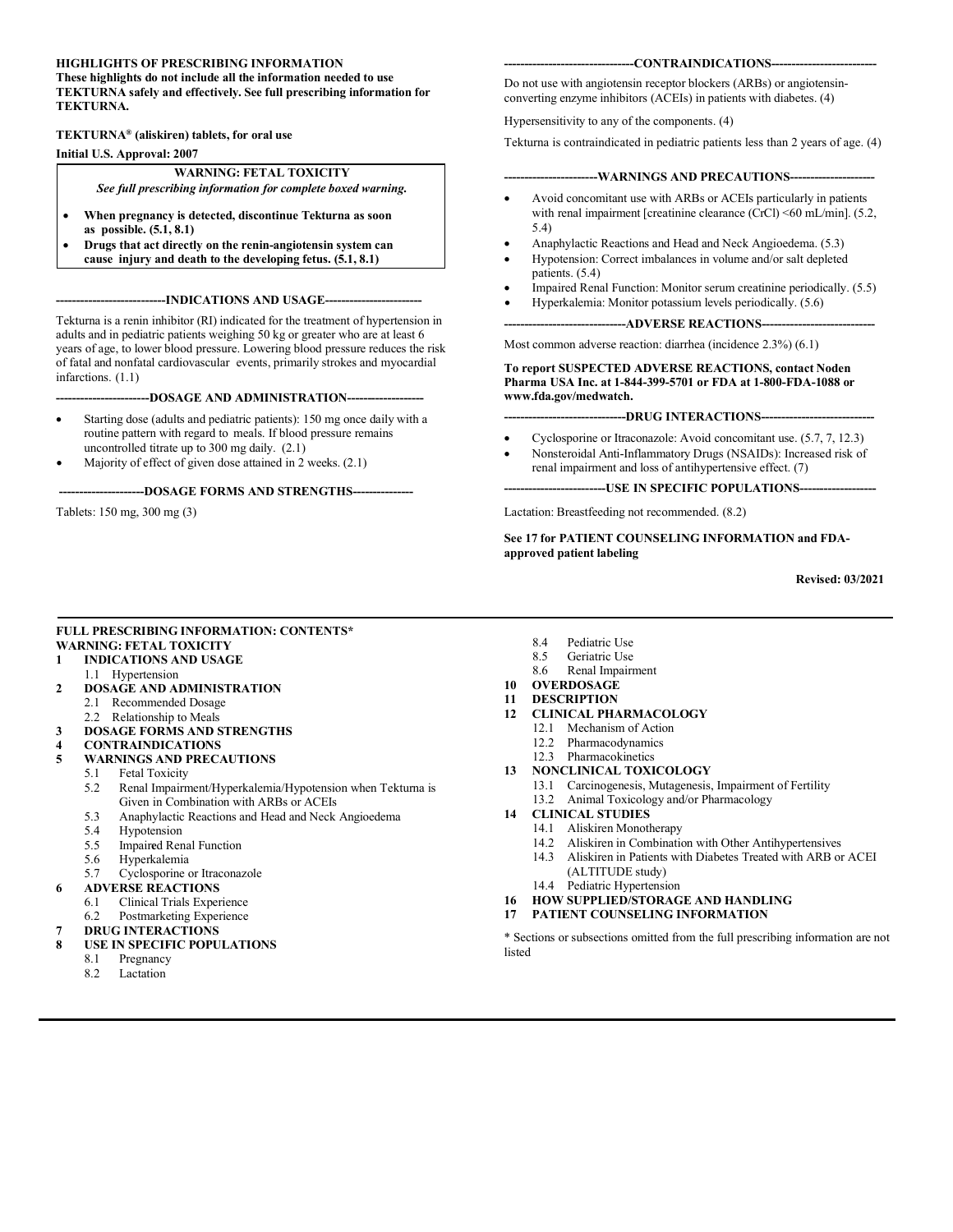# **WARNING: FETAL TOXICITY**

**When pregnancy is detected, discontinue Tekturna as soon as possible.** *(5.1, 8.1)*

**Drugs that act directly on the renin-angiotensin system can cause injury and death to the developing fetus.** *(5.1, 8.1)*

# <span id="page-1-4"></span>**1 INDICATIONS AND USAGE**

## <span id="page-1-0"></span>**1.1 Hypertension**

Tekturna is indicated for the treatment of hypertension in adults and in pediatric patients weighing 50 kg or greater who are at least 6 years of age and older to lower blood pressure.

Lowering blood pressure reduces the risk of fatal and nonfatal cardiovascular events, primarily strokes and myocardial infarctions. These benefits have been seen in controlled trials of antihypertensive drugs from a wide variety of pharmacologic classes. There are no controlled trials demonstrating risk reduction with Tekturna.

Control of high blood pressure should be part of comprehensive cardiovascular risk management, including, as appropriate, lipid control, diabetes management, antithrombotic therapy, smoking cessation, exercise, and limited sodium intake. Many patients will require more than 1 drug to achieve blood pressure goals. For specific advice on goals and management, see published guidelines, such as those of the National High Blood Pressure Education Program's Joint National Committee on Prevention, Detection, Evaluation, and Treatment of High Blood Pressure (JNC).

Numerous antihypertensive drugs, from a variety of pharmacologic classes and with different mechanisms of action, have been shown in randomized controlled trials to reduce cardiovascular morbidity and mortality, and it can be concluded that it is blood pressure reduction, and not some other pharmacologic property of the drugs, that is largely responsible for those benefits. The largest and most consistent cardiovascular outcome benefit has been a reduction in the risk of stroke, but reductions in myocardial infarction and cardiovascular mortality have also been seen regularly.

Elevated systolic or diastolic pressure causes increased cardiovascular risk, and the absolute risk increase per mmHg is greater at higher blood pressures, so that even modest reductions of severe hypertension can provide substantial benefit. Relative risk reduction from blood pressure reduction is similar across populations with varying absolute risk, so the absolute benefit is greater in patients who are at higher risk independent of their hypertension (e.g., patients with diabetes or hyperlipidemia), and such patients would be expected to benefit from more aggressive treatment to a lower blood pressure goal.

Some antihypertensive drugs have smaller blood pressure effects (as monotherapy) in black patients, and many antihypertensive drugs have additional approved indications and effects (e.g., on angina, heart failure, or diabetic kidney disease). These considerations may guide selection of therapy.

## <span id="page-1-5"></span>**2 DOSAGE AND ADMINISTRATION**

## <span id="page-1-1"></span>**2.1 Recommended Dosage**

In adult patients and in pediatric patients weighing 50 kg or greater who are at least 6 years of age, the recommended starting dose of Tekturna is 150 mg once daily. In patients whose blood pressure is not adequately controlled, the daily dose may be increased to 300 mg once daily. Doses above 300 mg did not give an increased blood pressure response but resulted in an increased rate of diarrhea. The antihypertensive effect of a given dosage is substantially attained (85% to 90%) by 2 weeks.

## **2.2 Relationship to Meals**

Patients should establish a routine pattern for taking Tekturna with regard to meals. High-fat meals decrease absorption substantially *[see Clinical Pharmacology (12.3)].*

# <span id="page-1-2"></span>**3 DOSAGE FORMS AND STRENGTHS**

150 mg light pink biconvex round tablet, imprinted NVR/IL (Side 1/Side 2).

300 mg light red biconvex ovaloid round tablet, imprinted NVR/IU (Side 1/Side 2).

# <span id="page-1-3"></span>**4 CONTRAINDICATIONS**

Do not use Tekturna with ARBs or ACEIs in patients with diabetes *[see Warnings and Precautions (5.2) and Clinical*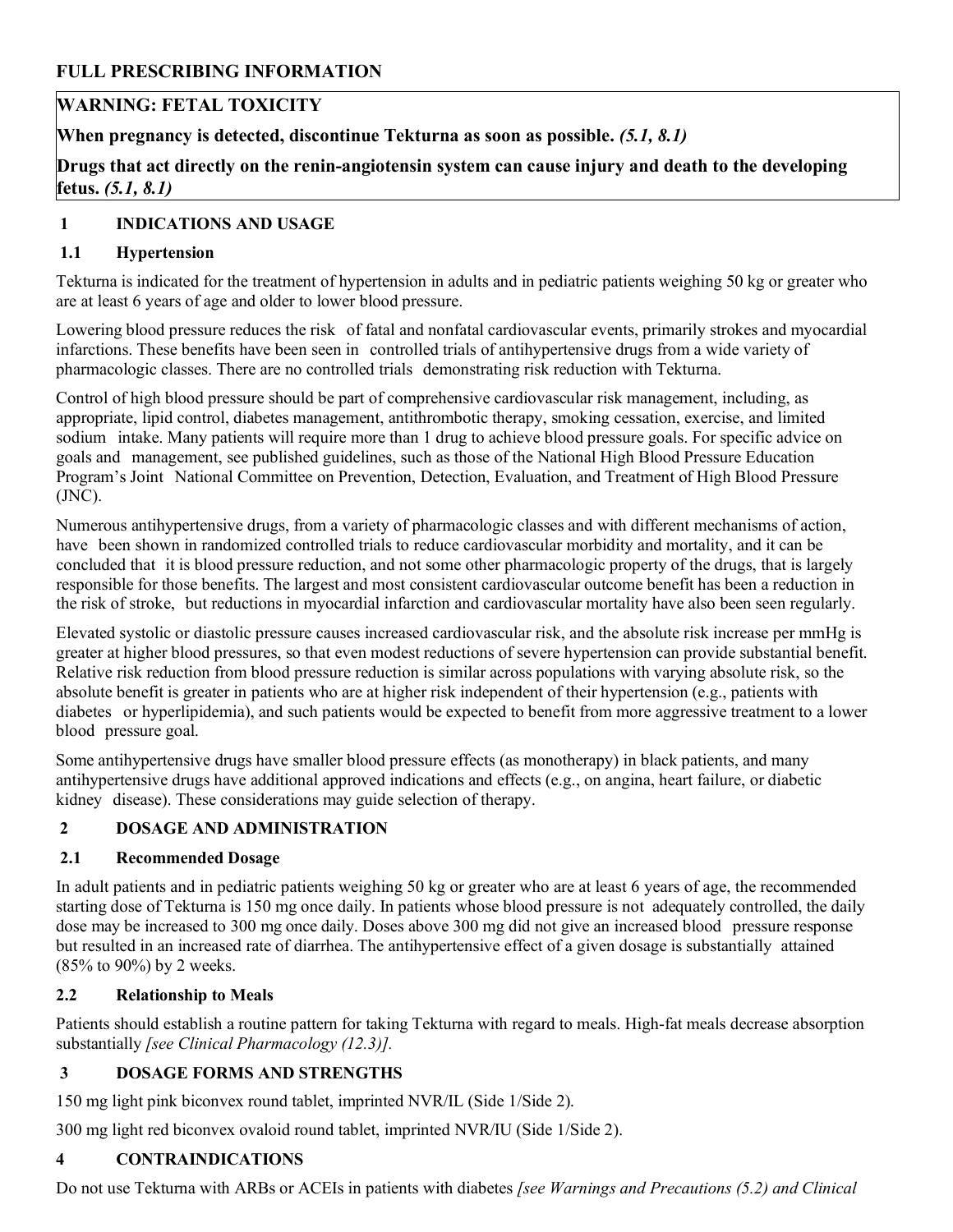## *Studies (14.3)].*

Tekturna is contraindicated in patients with known hypersensitivity to any of the components *[see Warnings and Precautions (5.3)].*

Tekturna is contraindicated in pediatric patients less than 2 years of age because of the risk of high aliskiren exposures identified in juvenile animals due to immaturity of transporters and metabolic enzymes *[see Use in Specific Populations (8.4)].*

# <span id="page-2-5"></span>**5 WARNINGS AND PRECAUTIONS**

# <span id="page-2-0"></span>**5.1 Fetal Toxicity**

Use of drugs that act on the renin-angiotensin system during the second and third trimesters of pregnancy reduces fetal renal function and increases fetal and neonatal morbidity and death. Resulting oligohydramnios can be associated with fetal lung hypoplasia and skeletal deformations. Potential neonatal adverse effects include skull hypoplasia, anuria, hypotension, renal failure, and death. When pregnancy is detected, discontinue Tekturna as soon as possible *[see Use in Specific Populations (8.1)].*

## <span id="page-2-6"></span>**5.2 Renal Impairment/Hyperkalemia/Hypotension when Tekturna is Given in Combination with ARBs or ACEIs**

Tekturna is contraindicated in patients with diabetes who are receiving ARBs or ACEIs because of the increased risk of renal impairment, hyperkalemia, and hypotension. In general, avoid combined use of Tekturna with ACE inhibitors or ARBs, particularly in patients with creatinine clearance (CrCl) less than 60 mL/min *[see Contraindications (4), Drug Interactions (7) and Clinical Studies (14.3)]*.

# <span id="page-2-2"></span>**5.3 Anaphylactic Reactions and Head and Neck Angioedema**

Hypersensitivity reactions such as anaphylactic reactions and angioedema of the face, extremities, lips, tongue, glottis and/or larynx have been reported in patients treated with Tekturna and has necessitated hospitalization and intubation. This may occur at any time during treatment and has occurred in patients with and without a history of angioedema with ACEIs or angiotensin receptor antagonists. Anaphylactic reactions have been reported from postmarketing experience with unknown frequency. If angioedema involves the throat, tongue, glottis or larynx, or if the patient has a history of upper respiratory surgery, airway obstruction may occur and be fatal. Patients who experience these effects, even without respiratory distress, require prolonged observation and appropriate monitoring measures since treatment with antihistamines and corticosteroids may not be sufficient to prevent respiratory involvement. Prompt administration of subcutaneous epinephrine solution 1:1000 (0.3 mL to 0.5 mL) and measures to ensure a patent airway may be necessary.

Discontinue Tekturna immediately in patients who develop anaphylactic reactions or angioedema, and do not readminister *[see Dosage and Administration (2.1) and Contraindications (4)].*

# <span id="page-2-3"></span>**5.4 Hypotension**

Symptomatic hypotension may occur after initiation of treatment with Tekturna in patients with marked volume depletion, patients with salt depletion, or with combined use of Tekturna and other agents acting on the reninangiotensin-aldosterone system (RAAS). The volume or salt depletion should be corrected prior to administration of Tekturna, or the treatment should start under close medical supervision.

A transient hypotensive response is not a contraindication to further treatment, which usually can be continued without difficulty once the blood pressure has stabilized.

# <span id="page-2-1"></span>**5.5 Impaired Renal Function**

Monitor renal function periodically in patients treated with Tekturna. Changes in renal function, including acute renal failure, can be caused by drugs that affect the RAAS. Patients whose renal function may depend in part on the activity of the RAAS (e.g., patients with renal artery stenosis, severe heart failure, post-myocardial infarction or volume depletion) or patients receiving ARB, ACEI or nonsteroidal anti-inflammatory drug (NSAID), including selective

Cyclooxygenase-2 inhibitors (COX-2 inhibitors), therapy may be at particular risk for developing acute renal failure on Tekturna *[see Warnings and Precautions (5.2), Drug Interactions (7), Use in Specific Populations (8.6), and Clinical Studies (14.3)]*.

Consider withholding or discontinuing therapy in patients who develop a clinically significant decrease in renal function.

# <span id="page-2-4"></span>**5.6 Hyperkalemia**

Monitor serum potassium periodically in patients receiving Tekturna. Drugs that affect the RAAS can cause hyperkalemia. Risk factors for the development of hyperkalemia include renal insufficiency, diabetes, combination use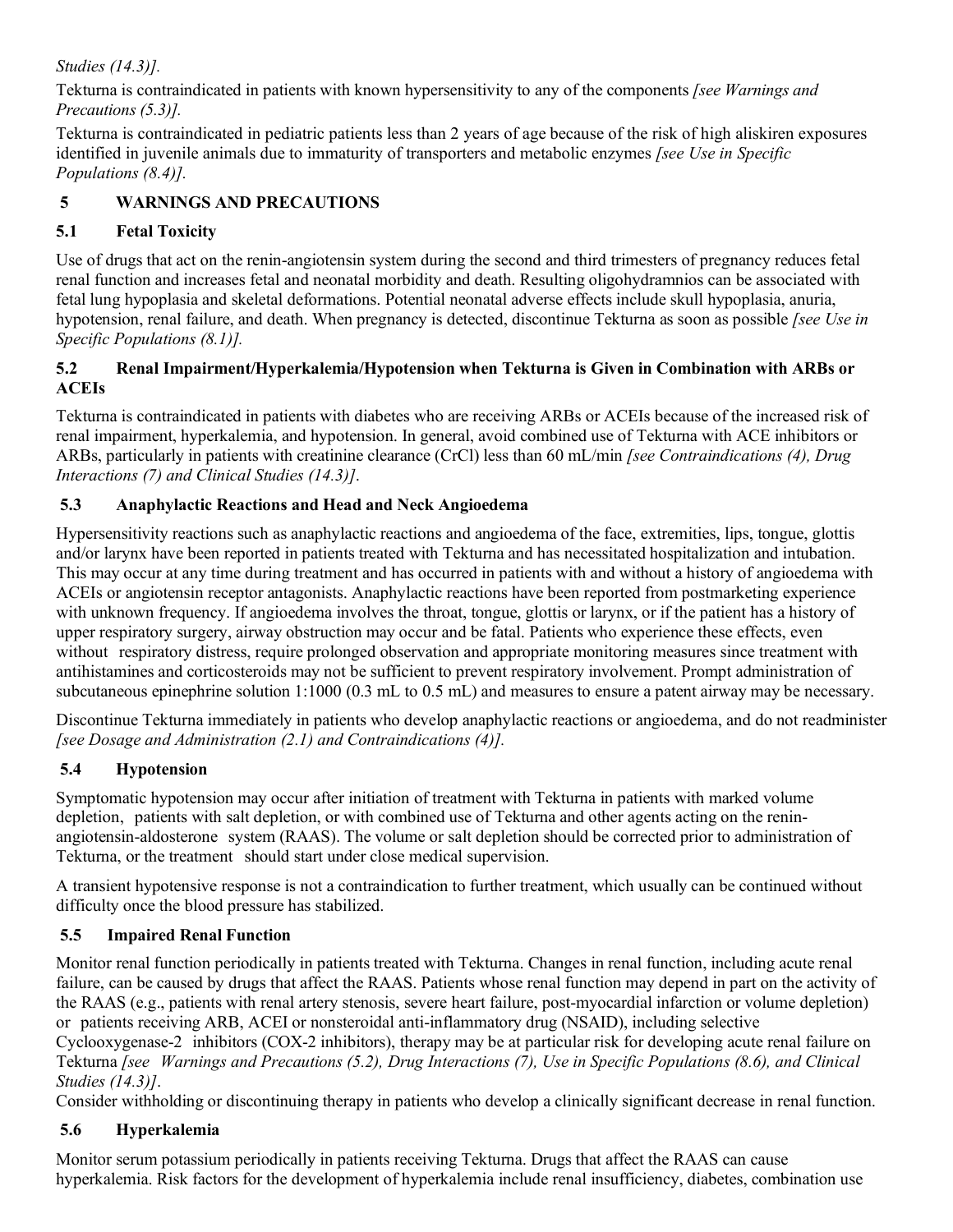with ARBs or ACEIs *[see Contraindications (4), Warnings and Precautions (5.2), and Clinical Studies (14.3)]*, NSAIDs, or potassium supplements or potassium sparing diuretics.

#### <span id="page-3-1"></span>**5.7 Cyclosporine or Itraconazole**

When Tekturna was given with cyclosporine or itraconazole, the blood concentrations of aliskiren were significantly increased. Avoid concomitant use of Tekturna with cyclosporine or itraconazole *[see Drug Interactions (7)]*.

#### <span id="page-3-2"></span>**6 ADVERSE REACTIONS**

#### <span id="page-3-0"></span>**6.1 Clinical Trials Experience**

The following serious adverse reactions are discussed in greater detail in other sections of the label:

- Fetal Toxicity *[see Warnings and Precautions (5.1)]*
- Anaphylactic Reactions and Head and Neck Angioedema *[see Warnings and Precautions (5.3)]*
- Hypotension *[see Warnings and Precautions (5.4)]*

Because clinical trials are conducted under widely varying conditions, adverse reaction rates observed in the clinical trials of a drug cannot be directly compared to rates in clinical trials of another drug and may not reflect the rates observed in practice.

#### Adult Hypertension

Data described below reflect the evaluation of the safety of Tekturna in more than 6,460 patients, including over 1,740 treated for longer than 6 months, and more than 1,250 patients for longer than 1 year. In placebo-controlled clinical trials, discontinuation of therapy due to a clinical adverse event, including uncontrolled hypertension, occurred in 2.2% of patients treated with Tekturna versus 3.5% of patients given placebo. These data do not include information from the ALTITUDE study which evaluated the use of aliskiren in combination with ARBs or ACEIs *[see Contraindications (4), Warnings and Precautions (5.2), and Clinical Studies (14.3)].*

*Angioedema:* Two cases of angioedema with respiratory symptoms were reported with Tekturna use in the clinical studies. Two other cases of periorbital edema without respiratory symptoms were reported as possible angioedema and resulted in discontinuation. The rate of these angioedema cases in the completed studies was 0.06%.

In addition, 26 other cases of edema involving the face, hands, or whole body were reported with Tekturna use including 4 leading to discontinuation.

In the placebo-controlled studies, however, the incidence of edema involving the face, hands, or whole body was 0.4% with Tekturna compared with 0.5% with placebo. In a long-term active-control study with Tekturna and hydrochlorothiazide (HCTZ) arms, the incidence of edema involving the face, hand or whole body was 0.4% in both treatment arms *[see Warnings and Precautions (5.2)].*

*Gastrointestinal:* Tekturna produces dose-related gastrointestinal (GI) adverse reactions. Diarrhea was reported by 2.3% of patients at 300 mg, compared to 1.2% in placebo patients. In women and the elderly (age 65 years and older) increases in diarrhea rates were evident starting at a dose of 150 mg daily, with rates for these subgroups at 150 mg comparable to those seen at 300 mg for men or younger patients (all rates about 2.0% to 2.3%). Other GI symptoms included abdominal pain, dyspepsia, and gastroesophageal reflux, although increased rates for abdominal pain and dyspepsia were distinguished from placebo only at 600 mg daily. Diarrhea and other GI symptoms were typically mild and rarely led to discontinuation.

*Cough:* Tekturna was associated with a slight increase in cough in the placebo-controlled studies (1.1% for any Tekturna use versus 0.6% for placebo). In active-controlled trials with ACE inhibitor (ramipril, lisinopril) arms, the rates of cough for the Tekturna arms were about one-third to one-half the rates in the ACE inhibitor arms.

*Seizures:* Single episodes of tonic-clonic seizures with loss of consciousness were reported in 2 patients treated with Tekturna in the clinical trials. One of these patients did have predisposing causes for seizures and had a negative electroencephalogram (EEG) and cerebral imaging following the seizures (for the other patient EEG and imaging results were not reported). Tekturna was discontinued and there was no rechallenge.

Other adverse effects with increased rates for Tekturna compared to placebo included rash (1% versus 0.3%), elevated uric acid  $(0.4\% \text{ versus } 0.1\%)$ , gout  $(0.2\% \text{ versus } 0.1\%)$  and renal stones  $(0.2\% \text{ versus } 0\%)$ .

Aliskiren's effect on ECG intervals was studied in a randomized, double-blind, placebo and active-controlled (moxifloxacin), 7-day repeat dosing study with Holter-monitoring and 12 lead ECGs throughout the interdosing interval. No effect of aliskiren on QT interval was seen.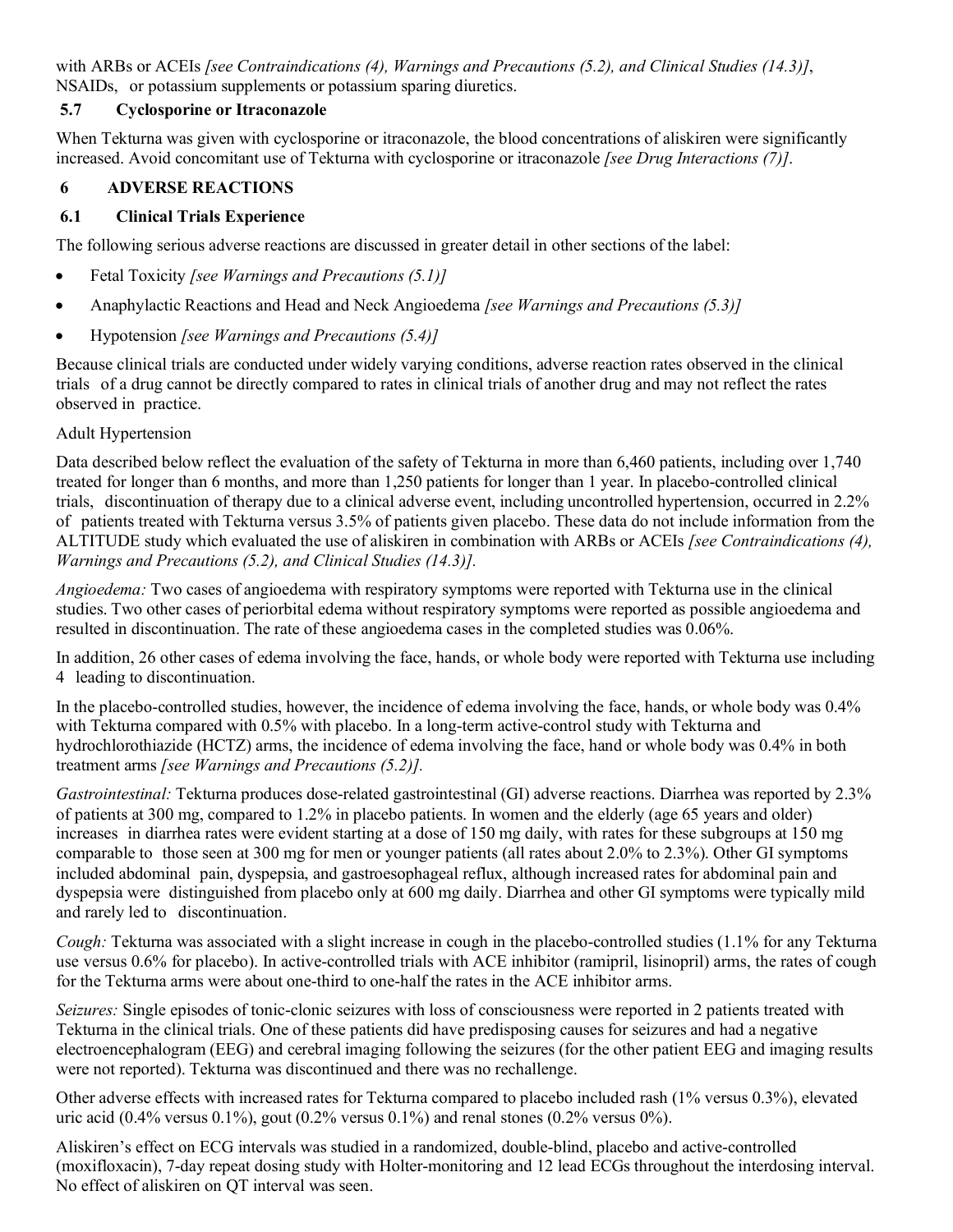#### Pediatric Hypertension

Aliskiren has been evaluated for safety in 267 pediatric hypertensive patients 6 to 17 years of age; including 208 patients treated for 52 weeks *[see Clinical Studies (14.4)]*. These studies did not reveal any unanticipated adverse reactions. Adverse reactions in pediatric patients 6 years of age and older are expected to be similar to those seen in adults.

#### Clinical Laboratory Findings

In controlled clinical trials, clinically relevant changes in standard laboratory parameters were rarely associated with the administration of Tekturna in patients with hypertension not concomitantly treated with an ARB or ACEI. In multipledose studies in hypertensive patients, Tekturna had no clinically important effects on total cholesterol, HDL, fasting triglycerides, or fasting glucose.

*Blood Urea Nitrogen, Creatinine*: In patients with hypertension not concomitantly treated with an ARB or ACEI, minor increases in blood urea nitrogen (BUN) or serum creatinine were observed in less than 7% of patients treated with Tekturna alone versus 6% on placebo *[see Warnings and Precautions (5.2)]*.

*Hemoglobin and Hematocrit*: Small decreases in hemoglobin and hematocrit (mean decreases of approximately 0.08 g/dL and 0.16 volume percent, respectively, for all aliskiren monotherapy) were observed. The decreases were doserelated and were 0.24 g/dL and 0.79 volume percent for 600 mg daily. This effect is also seen with other agents acting on the renin angiotensin system, such as angiotensin inhibitors and ARBs, and may be mediated by reduction of angiotensin II which stimulates erythropoietin production via the AT1 receptor. These decreases led to slight increases in rates of anemia with aliskiren compared to placebo were observed (0.1% for any aliskiren use, 0.3% for aliskiren 600 mg daily, versus 0% for placebo). No patients discontinued therapy due to anemia.

*Serum Potassium*: In patients with hypertension not concomitantly treated with an ARB or ACEI, increases in serum potassium greater than 5.5 mEq/L were infrequent (0.9% compared to 0.6% with placebo) *[see Contraindications (4) and Warnings and Precautions (5.6)]*.

*Serum Uric Acid*: Aliskiren monotherapy produced small median increases in serum uric acid levels (about 6 micromol/L) while HCTZ produced larger increases (about 30 micromol/L). The combination of aliskiren with HCTZ appears to be additive (about 40 micromol/L increase). The increases in uric acid appear to lead to slight increases in uric acid-related AEs: elevated uric acid (0.4% versus 0.1%), gout (0.2% versus. 0.1%), and renal stones (0.2% versus  $0\%$ ).

*Creatine Kinase*: Increases in creatine kinase of greater than 300% were recorded in about 1% of aliskiren monotherapy patients versus 0.5% of placebo patients. Five cases of creatine kinase rises, 3 leading to discontinuation and 1 diagnosed as subclinical rhabdomyolysis, and another as myositis, were reported as adverse events with aliskiren use in the clinical trials. No cases were associated with renal dysfunction.

#### <span id="page-4-1"></span>**6.2 Postmarketing Experience**

The following adverse reactions have been reported in aliskiren postmarketing experience. Because these reactions are reported voluntarily from a population of uncertain size, it is not always possible to estimate their frequency or establish a causal relationship to drug exposure.

*Hypersensitivity: anaphylactic reactions and angioedema requiring airway management and hospitalization*

*Urticaria Peripheral edema Hepatic enzyme increase with clinical symptoms of hepatic dysfunction Severe cutaneous adverse reactions, including Stevens-Johnson syndrome and toxic epidermal necrolysis Pruritus Erythema Hyponatremia Nausea, Vomiting*

## <span id="page-4-2"></span><span id="page-4-0"></span>**7 DRUG INTERACTIONS**

*Cyclosporine:* Avoid coadministration of cyclosporine with aliskiren *[see Warnings and Precautions(5.7) and Clinical Pharmacology (12.3)]*.

*Itraconazole:* Avoid coadministration of itraconazole with aliskiren *[see Warnings and Precautions (5.7) and Clinical Pharmacology (12.3)].*

*Nonsteroidal Anti-Inflammatory Drugs (NSAIDs) including selective Cyclooxygenase-2 inhibitors (COX-2 inhibitors):* In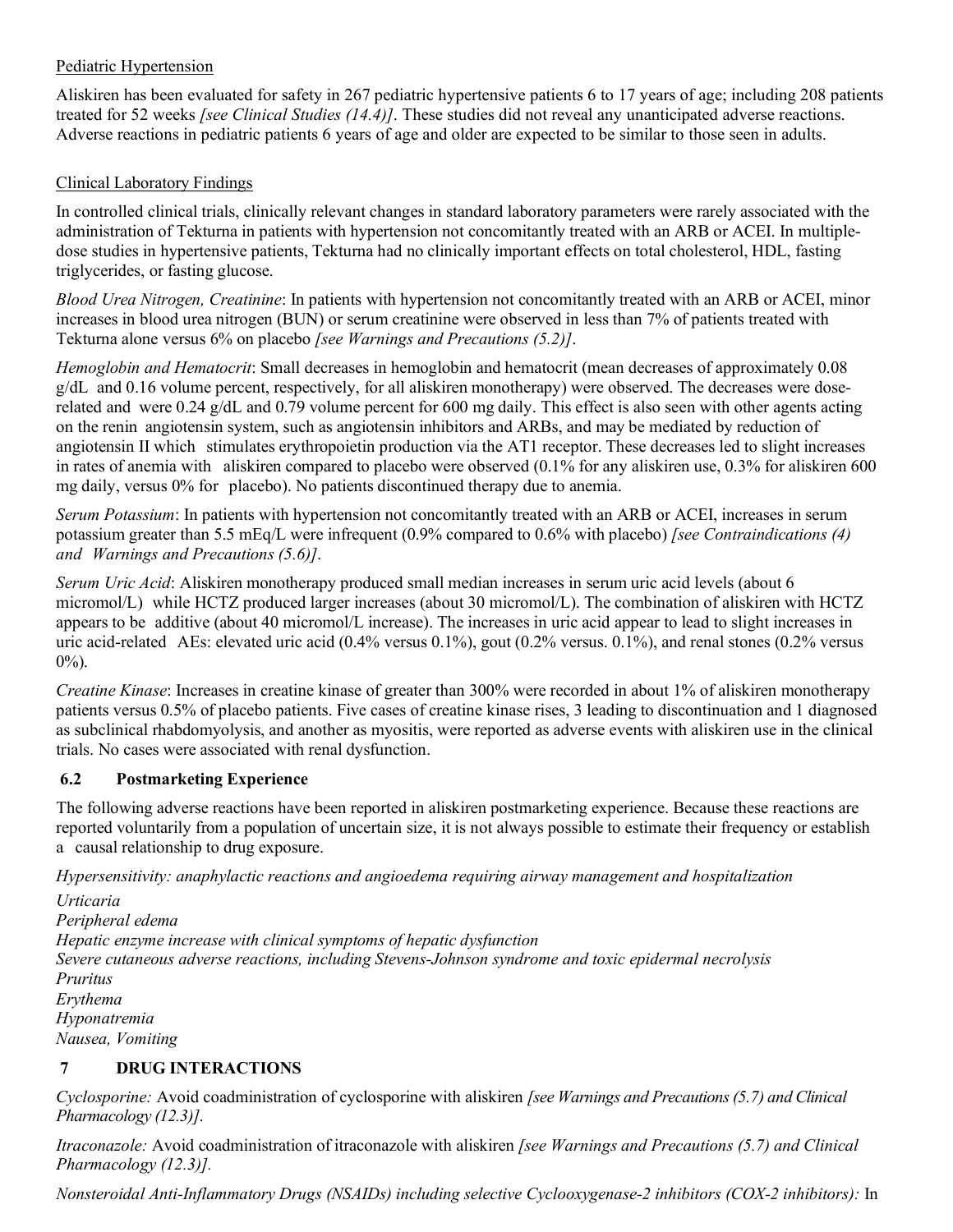patients who are elderly, volume-depleted (including those on diuretic therapy), or with compromised renal function, coadministration of NSAIDs, including selective COX-2 inhibitors with agents that affect the RAAS, including aliskiren, may result in deterioration of renal function, including possible acute renal failure. These effects are usually reversible. Monitor renal function periodically in patients receiving aliskiren and NSAID therapy.

The antihypertensive effect of aliskiren may be attenuated by NSAIDs.

*Dual Blockade of the Renin-Angiotensin-Aldosterone System (RAAS):* The concomitant use of aliskiren with other agents acting on the RAAS such as ACEIs or ARBs is associated with an increased risk of hypotension, hyperkalemia, and changes in renal function (including acute renal failure) compared to monotherapy. Most patients receiving the combination of two drugs that inhibit the renin-angiotensin system do not obtain any additional benefit compared to monotherapy. In general, avoid combined use of aliskiren with ACE inhibitors or ARBs, particularly in patients with CrCl less than 60 mL/min. Monitor blood pressure, renal function, and electrolytes in patients taking aliskiren and other agents that affect the RAAS *[see Warnings and Precautions (5.4, 5.5, 5.6)].*

The concomitant use of aliskiren with an ARB or an ACEI in diabetic patients is contraindicated *[see Contraindications (4)].*

*Furosemide:* Oral coadministration of aliskiren and furosemide reduced exposure to furosemide. Monitor diuretic effects when furosemide is coadministered with aliskiren.

## <span id="page-5-0"></span>**8 USE IN SPECIFIC POPULATIONS**

#### <span id="page-5-1"></span>**8.1 Pregnancy**

#### Risk Summary

Tekturna can cause fetal harm when administered to a pregnant woman. Use of drugs that act on the renin-angiotensin system during the second and third trimesters of pregnancy reduces fetal renal function and increases fetal and neonatal morbidity and death *[see Clinical Considerations]*. Most epidemiologic studies examining fetal abnormalities after exposure to antihypertensive use in the first trimester have not distinguished drugs affecting the renin-angiotensin system from other antihypertensive agents. When pregnancy is detected, discontinue Tekturna as soon as possible.

The estimated background risk of major birth defects and miscarriage for the indicated population is unknown. All pregnancies have a background risk of birth defect, loss, or other adverse outcomes. In the U.S. general population, the estimated background risk of major malformations and miscarriage in clinically recognized pregnancies is 2-4%, and 15-20%, respectively.

#### Clinical Considerations

#### *Disease-Associated Maternal and/or Embryo/Fetal Risk*

hypertension should be carefully monitored and managed accordingly.

Hypertension in pregnancy increases the maternal risk for pre-eclampsia, gestational diabetes, premature delivery, and delivery complications (e.g., need for cesarean section, and post-partum hemorrhage). Hypertension increases the fetal risk for intrauterine growth restriction and intrauterine death. Pregnant women with

#### *Fetal/Neonatal Adverse Reactions*

Use of drugs that act on the renin-angiotensin system in the second and third trimesters of pregnancy can result in the following: reduced fetal renal function leading to anuria and renal failure, oligohydramnios, fetal lung hypoplasia and skeletal deformations, including skull hypoplasia, hypotension, and death. In the unusual case that there is no appropriate alternative to therapy with drugs affecting the renin-angiotensin system for a particular patient, apprise the mother of the potential risk to the fetus.

In patients taking Tekturna during pregnancy, perform serial ultrasound examinations to assess the intra- amniotic environment. Fetal testing may be appropriate, based on the week of gestation. Patients and physicians should be aware, however, that oligohydramnios may not appear until after the fetus has sustained irreversible injury. Closely observe infants with histories of *in utero* exposure to Tekturna for hypotension, oliguria, and hyperkalemia. If oliguria or hypotension occur in neonates with a history of *in utero* exposure to aliskiren, support blood pressure and renal perfusion. Exchange transfusions or dialysis may be required as a means of reversing hypotension and substituting for disordered renal function.

#### Data

*Animal Data*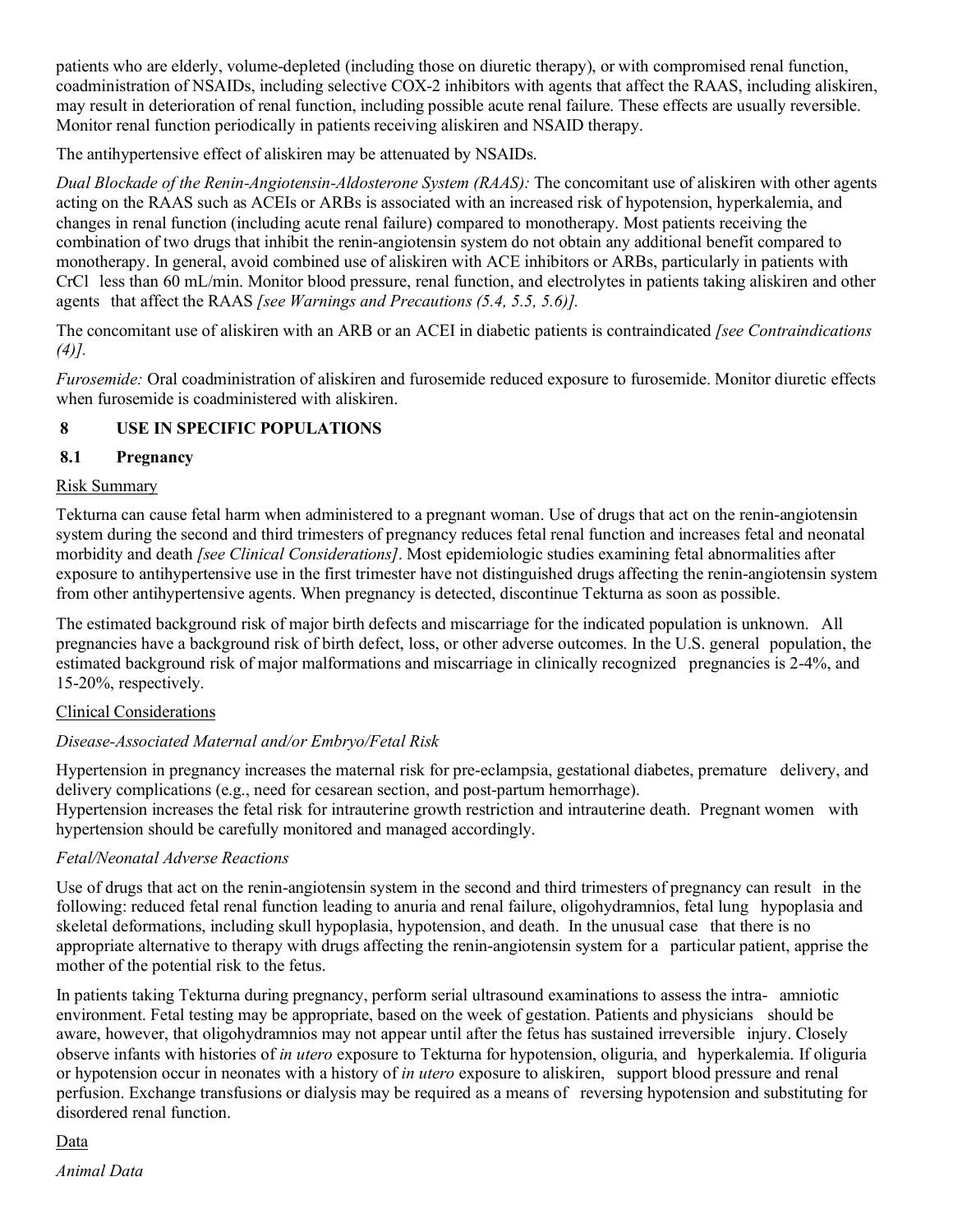In developmental toxicity studies, pregnant rats and rabbits received oral aliskiren hemifumarate during organogenesis at doses up to 20 and 7 times the maximum recommended human dose (MRHD) based on body surface area (mg/m<sup>2</sup>), respectively, in rats and rabbits. (Actual animal doses were up to 600 mg/kg/day in rats and up to 100 mg/kg/day in rabbits.) No teratogenicity was observed; however, fetal birth weight was decreased in rabbits at doses 3.2 times the MRHD based on body surface area (mg/m<sup>2</sup>). Aliskiren was present in placentas, amniotic fluid and fetuses of pregnant rabbits.

#### **8.2 Lactation**

#### Risk Summary

There is no information regarding the presence of aliskiren in human milk, the effects on the breastfed infant, or the effects on milk production. Because of the potential for serious adverse reactions, including hypotension, hyperkalemia and renal impairment in nursing infants, advise a nursing woman that breastfeeding is not recommended during treatment with Tekturna.

#### <span id="page-6-0"></span>**8.4 Pediatric Use**

Tekturna is contraindicated in patients less than 2 years of age *[see Contraindications (4)].* 

Tekturna is indicated for treatment of hypertension in pediatric patients 6 years of age and older weighing 50 kg or more. The safety and effectiveness of aliskiren have been established in pediatric patients 6 years of age and older weighing 20 kg or more, but Tekturna is not approved in patients 6 years of age and older weighing 20 kg to less than 50 kg because of the lack of an appropriate dosage form. Use of Tekturna in pediatric patients 6 years and older is supported by evidence from a pharmacokinetic trial and two randomized, double-blind clinical trials in pediatric patients with hypertension 6 years to 17 years of age weighing 20 kg or more *[see Clinical Pharmacology (12.3), Clinical Studies (14.4*)*]*.

The safety and effectiveness of Tekturna have not been established in pediatric patients younger than 6 years of age and patients less than 20 kg. Avoid use in patients 2 years to less than 6 years and patients weighing less than 20 kg due to the limited information about aliskiren metabolism and exposures in this age group. No data are available in pediatric patients weighing less than 20 kg or in pediatric patients with a glomerular filtration rate  $\leq$  30 mL/min/1.73 m<sup>2</sup>.

#### **Juvenile Animal Toxicity Data**

Toxicology studies in juvenile animals the approximate human age equivalent of children less than 2 years of age identified 85- to 385-fold increased systemic exposure to aliskiren compared to adult rats. The increased aliskiren exposure in juvenile rats was attributed to immaturity in aliskiren drug transporters and metabolizing enzymes. Increased aliskiren exposures were associated with premature deaths. Although a definitive pathology-based cause of death could not be ascertained, the premature deaths were attributed to the immaturity in aliskiren metabolism. The nonclinical findings suggest a distinct age-dependent relationship between dose and exposure.

#### **Neonates with a history of in utero exposure to Tekturna**

If oliguria or hypotension occurs, direct attention toward support of blood pressure and renal perfusion. Exchange transfusions or dialysis may be required as a means of reversing hypotension and/or substituting for disordered renal function.

## <span id="page-6-1"></span>**8.5 Geriatric Use**

Of the total number of patients receiving aliskiren in clinical studies, 1,275 (19%) were 65 years or older and 231 (3.4%) were 75 years or older. No overall differences in safety or effectiveness were observed between these subjects and younger subjects. Other reported clinical experience has not identified differences in responses between the elderly and younger patients, but greater sensitivity of some older individuals cannot be ruled out.

#### <span id="page-6-2"></span>**8.6 Renal Impairment**

Safety and effectiveness of Tekturna in patients with severe renal impairment [creatinine clearance (CrCl) less than 30 mL/min] have not been established as these patients were excluded in efficacy trials *[see Clinical Studies (14)].*

## <span id="page-6-3"></span>**10 OVERDOSAGE**

Limited data are available related to overdosage in humans. The most likely manifestation of overdosage would be hypotension. If symptomatic hypotension occurs, supportive treatment should be initiated.

Aliskiren is poorly dialyzed. Therefore, hemodialysis is not adequate to treat aliskiren overexposure *[see Clinical Pharmacology (12.3)]*.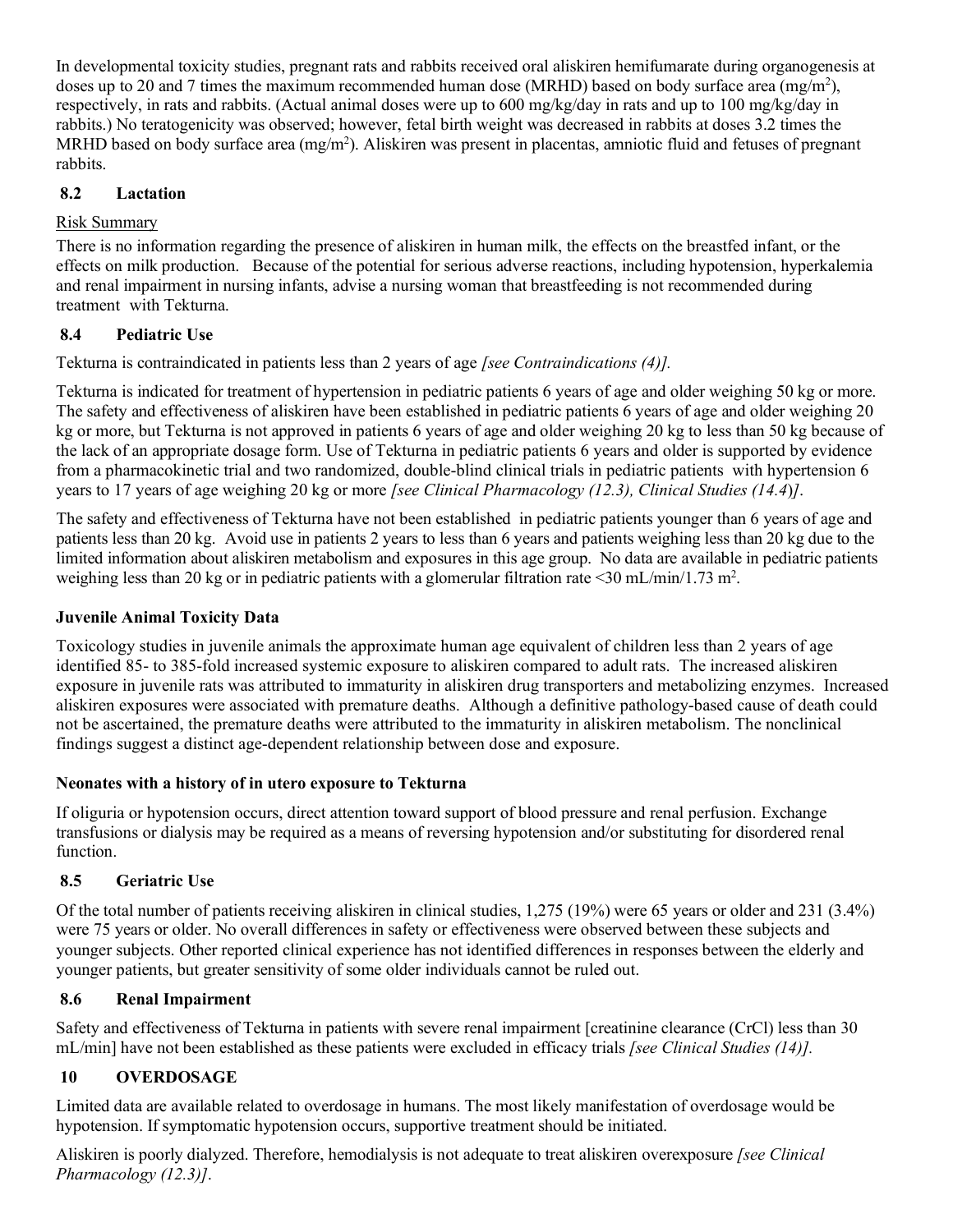#### <span id="page-7-1"></span>**11 DESCRIPTION**

Tekturna contains aliskiren hemifumarate, adirect renin inhibitor. Aliskiren hemifumarate is chemically described as (2S,4S,5S,7S)-N-(2-carbamoyl-2-methylpropyl)-5-amino-4-hydroxy- 2,7-diisopropyl-8-[4-methoxy-3-(3 methoxypropoxy)phenyl]-octanamide hemifumarate and its structural formula is:



Molecular formula:  $C_{30}H_{53}N_3O_6 \cdot 0.5 C_4H_4O_4$ 

Aliskiren hemifumarate is a white to slightly yellowish crystalline powder with a molecular weight of 609.8 (free base-551.8). It is soluble in phosphate buffer, n-octanol, and highly soluble in water.

Tekturna is available as film-coated tablets, which contains 165.75 mg or 331.5 mg aliskiren hemifumerate (equivalent to 150 mg or 300 mg aliskiren) and the following excipients: crospovidone; magnesium stearate; microcrystalline cellulose; povidone; silica, colloidal anhydrous; hypromellose; macrogol; talc; iron oxide, black (E 172); iron oxide, red (E 172); titanium dioxide (E 171).

#### <span id="page-7-2"></span>**12 CLINICAL PHARMACOLOGY**

#### <span id="page-7-3"></span>**12.1 Mechanism of Action**

Renin is secreted by the kidney in response to decreases in blood volume and renal perfusion. Renin cleaves angiotensinogen to form the inactive decapeptide angiotensin I (Ang I). Ang I is converted to the active octapeptide angiotensin II (Ang II) by ACE and non-ACE pathways. Ang II is a powerful vasoconstrictor and leads to the release of catecholamines from the adrenal medulla and prejunctional nerve endings. It also promotes aldosterone secretion and sodium reabsorption. Together, these effects increase blood pressure. Ang II also inhibits renin release, thus providing a negative feedback to the system. This cycle, from renin through angiotensin to aldosterone and its associated negative feedback loop, is known as the renin-angiotensin-aldosterone system (RAAS). Aliskiren is a direct renin inhibitor, decreasing plasma renin activity (PRA) and inhibiting the conversion of angiotensinogen to Ang I. Whether aliskiren affects other RAAS components, e.g., ACE or non-ACE pathways, is not known.

All agents that inhibit the RAAS, including renin inhibitors, suppress the negative feedback loop, leading to a compensatory rise in plasma renin concentration. When this rise occurs during treatment with ACEIs and ARBs, the result is increased levels of PRA. During treatment with aliskiren, however, the effect of increased renin levels is blocked so that PRA, Ang I and Ang II are all reduced, whether aliskiren is used as monotherapy or in combination with other antihypertensive agents.

#### <span id="page-7-4"></span>**12.2 Pharmacodynamics**

In placebo-controlled clinical trials, PRA was decreased in a range of 50% to 80%. This reduction in PRA was not doserelated and did not correlate with blood pressure reductions. The clinical implications of the differences in effect on PRA are not known.

#### <span id="page-7-0"></span>**12.3 Pharmacokinetics**

Aliskiren is poorly absorbed (bioavailability about 2.5%) with an approximate accumulation half-life of 24 hours. Steady state blood levels are reached in about 7 to 8 days.

#### *Absorption and Distribution*

Following oral administration, peak plasma concentrations of aliskiren are reached within 1 to 3 hours. When taken with a high-fat meal, mean AUC and  $C_{\text{max}}$  of aliskiren are decreased by 71% and 85% respectively. In the clinical trials of aliskiren, it was administered without requiring a fixed relation of administration to meals.

#### *Metabolism and Elimination*

About one-fourth of the absorbed dose appears in the urine as parent drug. How much of the absorbed dose is metabolized is unknown. Based on the in vitro studies, the major enzyme responsible for aliskiren metabolism appears to be CYP3A4. Aliskiren does not inhibit the CYP450 isoenzymes (CYP 1A2, 2C8, 2C9, 2C19, 2D6, 2E1, and 3A) or induce CYP3A4.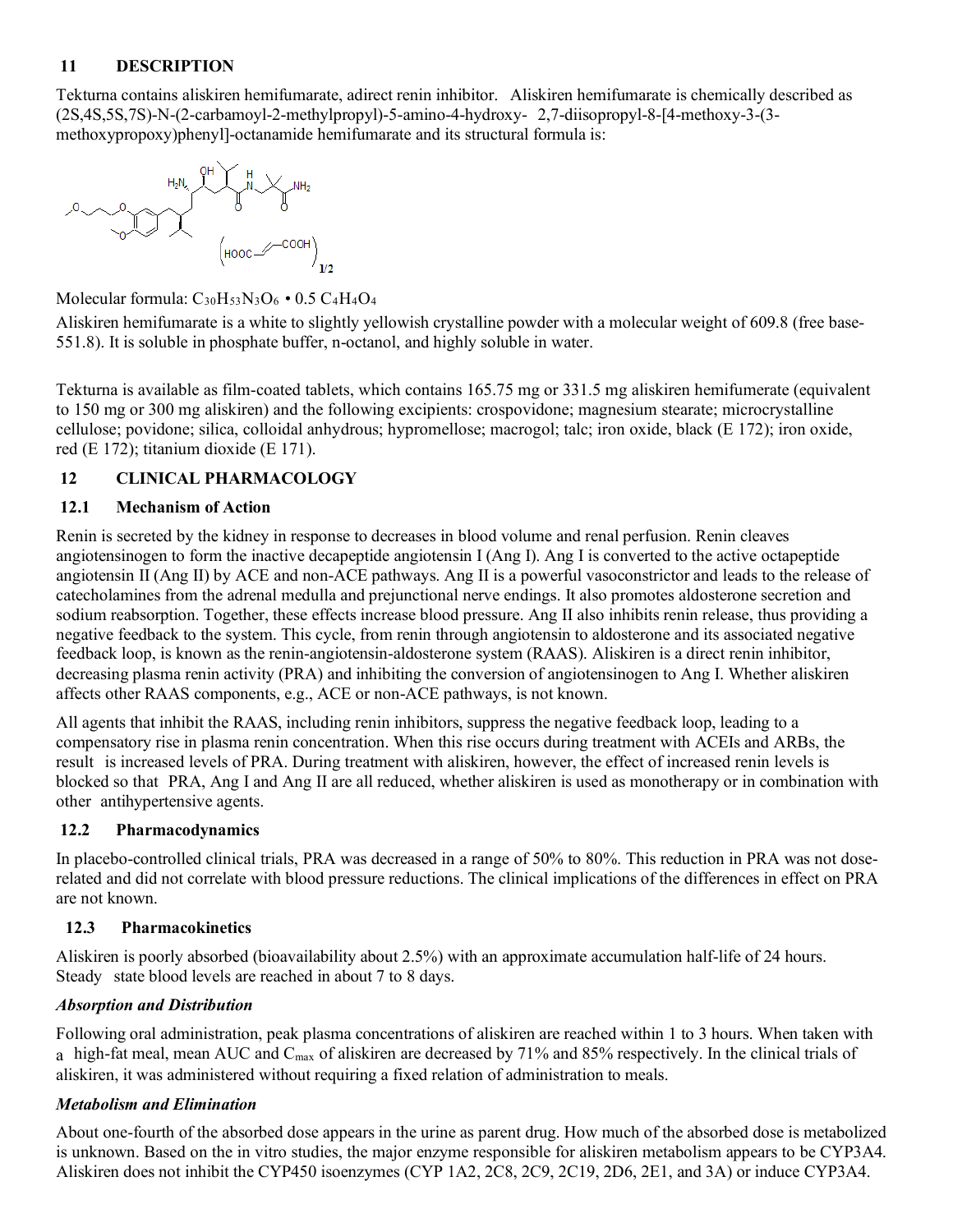*Transporters:* Pgp (MDR1/Mdr1a/1b) was found to be the major efflux system involved in intestinal absorption and elimination via biliary excretion of aliskiren in preclinical studies. The potential for drug interactions at the Pgp site will likely depend on the degree of inhibition of this transporter.

#### *Drug Interactions*

The effect of coadministered drugs on the pharmacokinetics of aliskiren and vice versa, were studied in several single- and multiple-dose studies. Pharmacokinetic measures indicating the magnitude of these interactions are presented in Figure 1 (impact of coadministered drugs on aliskiren) and Figure 2 (impact of aliskiren on coadministered drugs).



#### **Figure 1: The Impact of Coadministered Drugs on the Pharmacokinetics of Aliskiren**

\*Ketoconazole: A 400 mg once daily dose was not studied, but would be expected to increase aliskiren blood levels further.

\*\*Ramipril, valsartan, irbesartan: In general, avoid combined use of aliskiren with ACE inhibitors or ARBs, particularly in patients with CrCl less than 60 mL/min *[see Drug Interactions (7)].*

Warfarin: There was no clinically significant effect of a single dose of warfarin 25 mg on the pharmacokinetics of aliskiren.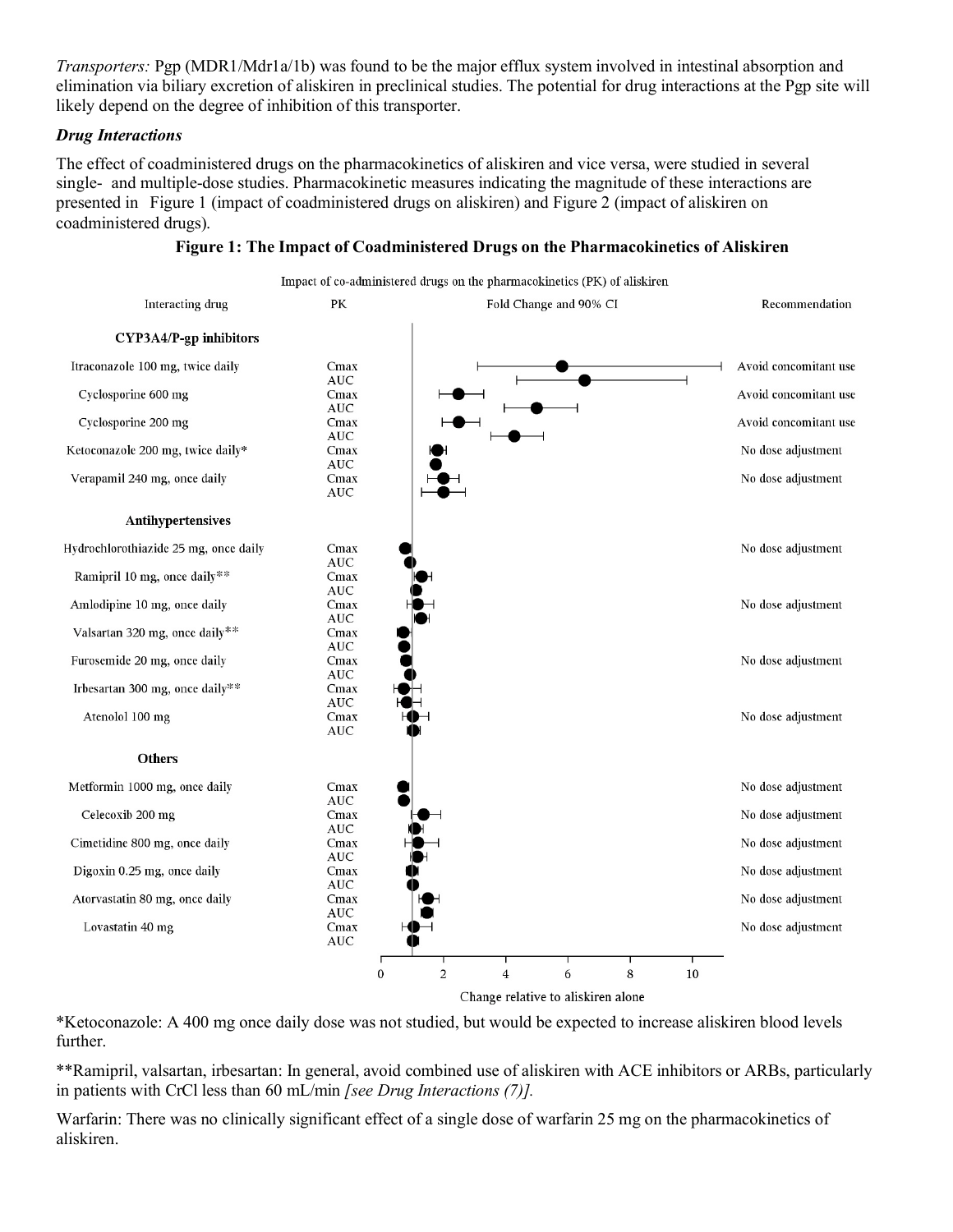#### **Figure 2: The Impact of Aliskiren on the Pharmacokinetics of Coadministered Drugs**

Impact of aliskiren on the pharmacokinetics (PK) of co-administered drugs



\*Furosemide: Patients receiving furosemide could find its effects diminished after starting aliskiren. In patients with heart failure, coadministration of aliskiren (300 mg/day) reduced plasma AUC and C<sub>max</sub> of oral furosemide (60 mg/day) by 17% and 27%, respectively, and reduced 24-hour urinary furosemide excretion by 29%. This change in exposure did not result in statistically significant difference in total urine volume and urinary sodium excretion over 24 hours. However, a transient decrease in urinary sodium excretion and urine volume effects up to 12 hours were observed when furosemide was coadministered with aliskiren 300 mg/day.

\*\*Ramipril, valsartan: In general, avoid combined use of aliskiren with ACE inhibitors or ARBs, particularly in patients with CrCl less than 60 mL/min *[see Drug Interactions (7)].*

#### *Specific Populations*

*Renally Impaired Patients:* Aliskiren was evaluated in adult patients with varying degrees of renal insufficiency. The rate and extent of exposure (AUC and  $C_{\text{max}}$ ) of aliskiren in subjects with renal impairment did not show a consistent correlation with the severity of renal impairment. Adjustment of the starting dose is not required in these patients *[see Warnings and Precautions (5.2)]*.

The pharmacokinetics of aliskiren following administration of a single oral dose of 300 mg was evaluated in adult patients with End Stage Renal Disease (ESRD) undergoing hemodialysis. When compared to matched healthy subjects, changes in the rate and extent of aliskiren exposure ( $C_{\text{max}}$  and AUC) in ESRD patients undergoing hemodialysis were not clinically significant.

Timing of hemodialysis did not significantly alter the pharmacokinetics of aliskiren in ESRD patients. Therefore, no dose adjustment is warranted in ESRD patients receiving hemodialysis.

*Hepatically Impaired Patients:* The pharmacokinetics of aliskiren were not significantly affected in patients with mild to severe liver disease. Consequently, adjustment of the starting dose is not required in these patients.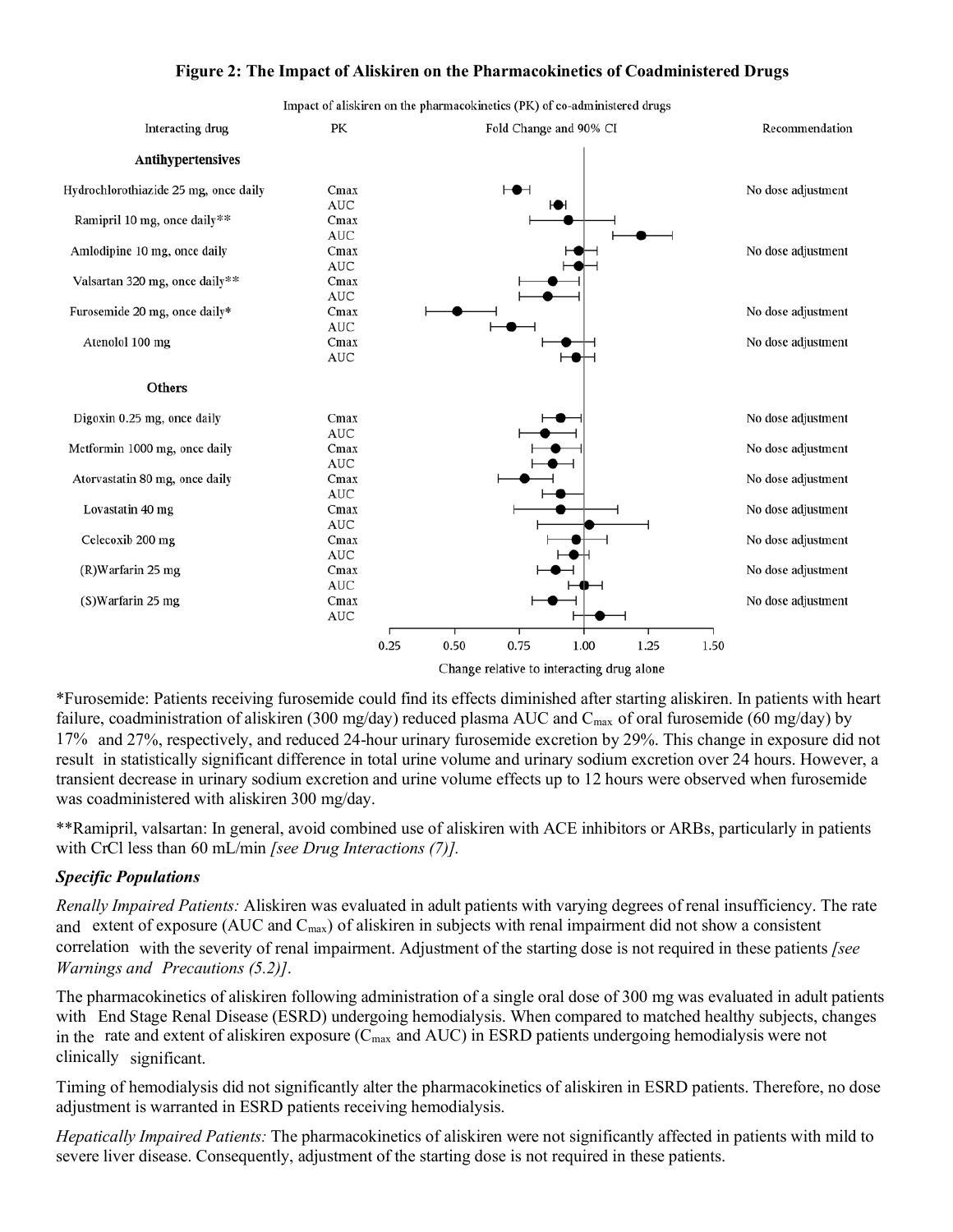#### *Pediatric Patients:*

The pharmacokinetics of aliskiren were evaluated in an 8-day pharmacokinetic study in 39 pediatric patients with hypertension 6 years to 17 years of age. Aliskiren was given as daily doses of 2 mg/kg (0.67 times the lowest approved recommended dosage in a 50 kg pediatric patient) or 6 mg/kg (the highest recommended approved dosage in a 50 kg pediatric patient), administered as mini-tablets (3.125 mg oral pellets). The pharmacokinetic parameters of aliskiren were similar to those in adults, and the results of this study do not suggest that age or gender have any significant effect on aliskiren systemic exposure in patients 6 years to 17 years of age. Exposure decreased with increase in body weight.

In an 8-week randomized double blind study with aliskiren monotherapy in 267 pediatric patients with hypertension 6 years to 17 years of age *[see Clinical Studies (14.4)]*, fasting trough aliskiren concentrations at Day 28 demonstrated similar drug trough exposure levels to those observed in other trials using similar aliskiren doses in both adults and pediatric patients.

*Geriatric Patients:* Exposure (measured by AUC) is increased in elderly patients 65 years and older. Adjustment of the starting dose is not required in these patients.

*Racial or Ethnic Groups*: The pharmacokinetic differences between blacks, Caucasians, and Japanese are minimal.

#### <span id="page-10-0"></span>**13 NONCLINICAL TOXICOLOGY**

#### <span id="page-10-1"></span>**13.1 Carcinogenesis, Mutagenesis, Impairment of Fertility**

Carcinogenic potential was assessed in a 2-year rat study and a 6-month transgenic (rasH2) mouse study with aliskiren hemifumarate at oral doses of up to 1500 mg aliskiren/kg/day. Although there were no statistically significant increases in tumor incidence associated with exposure to aliskiren, mucosal epithelial hyperplasia (with or without erosion/ulceration) was observed in the lower gastrointestinal tract at doses of greater than or equal to 750 mg/kg/day in both species, with a colonic adenoma identified in 1 rat and a cecal adenocarcinoma identified in another, rare tumors in the strain of rat studied. On a systemic exposure  $(AUC_{0-24hr})$  basis, 1500 mg/kg/day in the rat is about 4 times and in the mouse about 1.5 times the maximum recommended human dose (MRHD) (300 mg aliskiren/day). Mucosal hyperplasia in the cecum or colon of rats was also observed at doses of 250 mg/kg/day (the lowest tested dose) as well as at higher doses in 4- and 13 week studies.

Aliskiren hemifumarate was devoid of genotoxic potential in the Ames reverse mutation assay with *S. typhimurium* and *E. coli*, the in vitro Chinese hamster ovary cell chromosomal aberration assay, the in vitro Chinese hamster V79 cell gene mutation test and the in vivo mouse bone marrow micronucleus assay.

Fertility of male and female rats was unaffected at doses of up to 250 mg aliskiren/kg/day (8 times the MRHD of 300 mg Tekturna/60 kg on a mg/m<sup>2</sup> basis.)

#### <span id="page-10-2"></span>**13.2 Animal Toxicology and/or Pharmacology**

*Reproductive Toxicology Studies*: Reproductive toxicity studies of aliskiren hemifumarate did not reveal any evidence of teratogenicity at oral doses up to 600 mg aliskiren/kg/day (20 times the MRHD of 300 mg/day on a mg/m<sup>2</sup> basis) in pregnant rats or up to 100 mg aliskiren/kg/day (7 times the MRHD on a mg/m2 basis) in pregnant rabbits. Fetal birth weight was adversely affected in rabbits at 50 mg/kg/day (3.2 times the MRHD on a mg/m<sup>2</sup> basis). Aliskiren was present in placenta, amniotic fluid and fetuses of pregnant rabbits.

## <span id="page-10-3"></span>**14 CLINICAL STUDIES**

#### **14.1 Aliskiren Monotherapy**

The antihypertensive effects of Tekturna have been demonstrated in 6 randomized, double-blind, placebo-controlled 8 week clinical trials in patients with mild-to-moderate hypertension. The placebo response and placebo-subtracted changes from baseline in seated trough cuff blood pressure are shown in Table 2.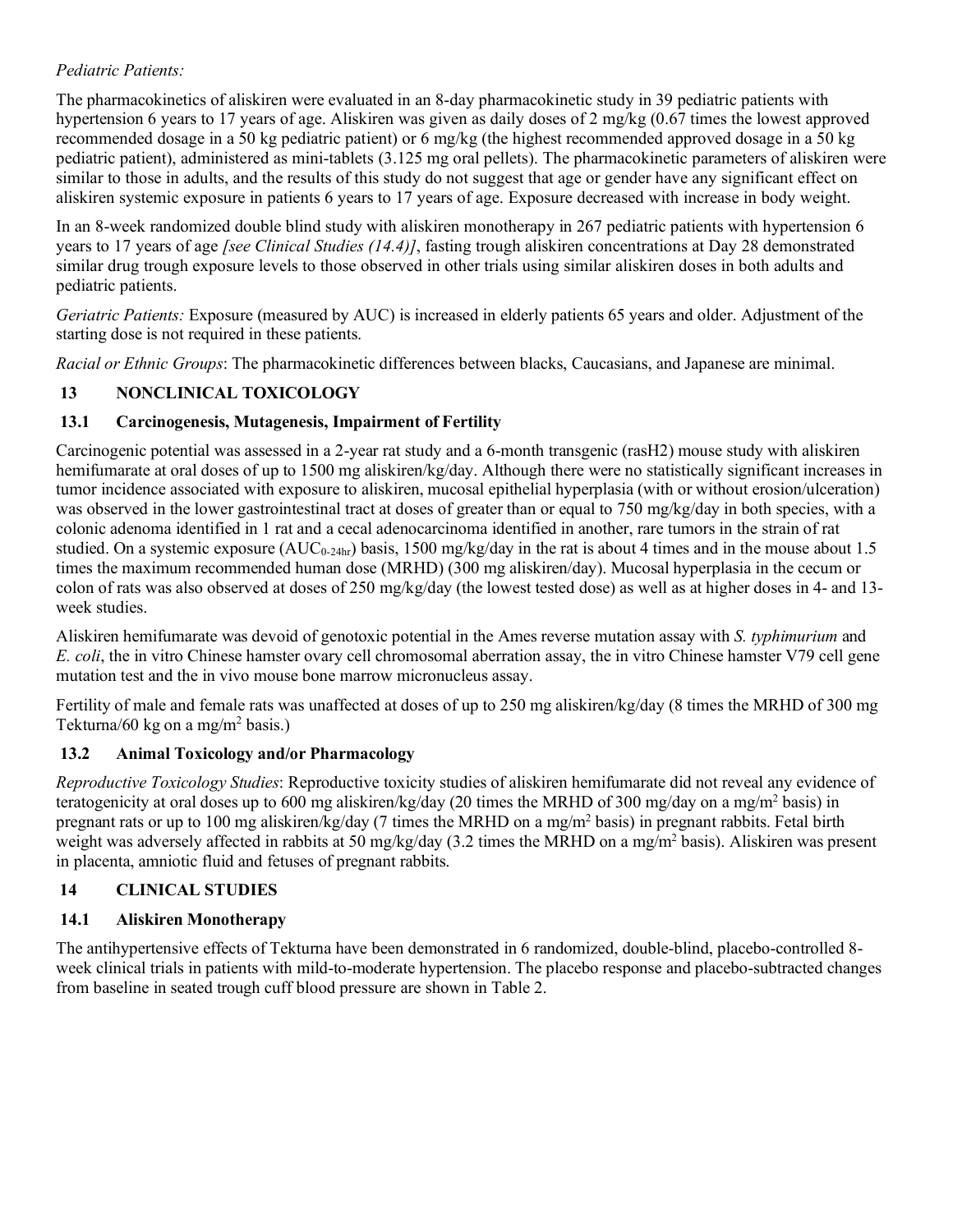|              |             | Aliskiren daily dose, mg |                        |                         |                          |  |
|--------------|-------------|--------------------------|------------------------|-------------------------|--------------------------|--|
| <b>Study</b> | Placebo     | 75                       | 150                    | 300                     | 600                      |  |
|              | mean change | Placebo-subtracted       | Placebo-subtracted     | Placebo-subtracted      | Placebo-subtracted       |  |
|              | 2.9/3.3     | $5.7/4*$                 | 5.9/4.5                | $11.2/7.5^*$            | --                       |  |
| 2            | 5.3/6.3     | $- -$                    | $6.1/2.9*$             | $10.5/5.4$ <sup>*</sup> | $10.4/5.2$ <sup>*</sup>  |  |
| 3            | 10/8.6      | 2.2/1.7                  | 2.1/1.7                | $5.1/3.7^*$             | --                       |  |
| 4            | 7.5/6.9     | 1.9/1.8                  | $4.8/2*$               | $8.3/3.3*$              | $\overline{\phantom{m}}$ |  |
|              | 3.8/4.9     | $- -$                    | $9.3/5.4$ <sup>*</sup> | $10.9/6.2^*$            | $12.1/7.6^*$             |  |
| 6            | 4.6/4.1     | $- -$                    | --                     | $8.4/4.9$ <sup>†</sup>  | --                       |  |

**Table 2: Reductions in Seated Trough Cuff Blood Pressure (mmHg systolic/diastolic) in the Placebo-Controlled Studies**

\*p value less than 0.05 versus placebo by ANCOVA with Dunnett's procedure for multiple comparisons

†p value less than 0.05 versus placebo by ANCOVA for the pairwise comparison.

The studies included approximately 2,730 patients given doses of 75 mg (0.5 times the lowest recommended dosage) to 600 mg (twice the highest recommended dosage) of aliskiren and 1,231 patients given placebo. The recommended dosage of Tekturna is either 150 or 300 mg once daily *[see Dosage and Administration (2.1)].* As shown in Table 1, there is some increase in response with administered dose in all studies, with reasonable effects seen at 150mg to 300 mg, and no clear further increases at 600 mg. A substantial proportion (85% to 90%) of the blood pressure-lowering effect was observed within 2 weeks of treatment. Studies with ambulatory blood pressure monitoring showed reasonable control throughout the interdosing interval; the ratios of mean daytime to mean nighttime ambulatory BP range from 0.6 to 0.9.

Patients in the placebo-controlled trials continued open-label aliskiren for up to 1 year. A persistent blood pressurelowering effect was demonstrated by a randomized withdrawal study (patients randomized to continue drug or placebo), which showed a statistically significant difference between patients kept on aliskiren and those randomized to placebo. With cessation of treatment, blood pressure gradually returned toward baseline levels over a period of several weeks. There was no evidence of rebound hypertension after abrupt cessation of therapy.

Aliskiren lowered blood pressure in all demographic subgroups, although black patients tended to have smaller reduction than Caucasians and Asians, as has been seen with ACEIs and ARBs.

There are no studies of Tekturna or members of the direct renin inhibitors demonstrating reductions in cardiovascular risk in patients with hypertension.

## <span id="page-11-0"></span>**14.2 Aliskiren in Combination with Other Antihypertensives**

## *Hydrochlorothiazide (HCTZ)*

Aliskiren 75, 150, and 300 mg (0.5 times the recommended lowest dosage, the lowest recommended dosage, and the maximum recommended dosage, respectively) and HCTZ 6.25, 12.5, and 25 mg were studied alone and in combination in an 8-week, 2,776-patient, randomized, double-blind, placebo-controlled, parallel-group, 15-arm factorial study. Blood pressure reductions with the combinations were greater than the reductions with the monotherapies as shown in Table 3.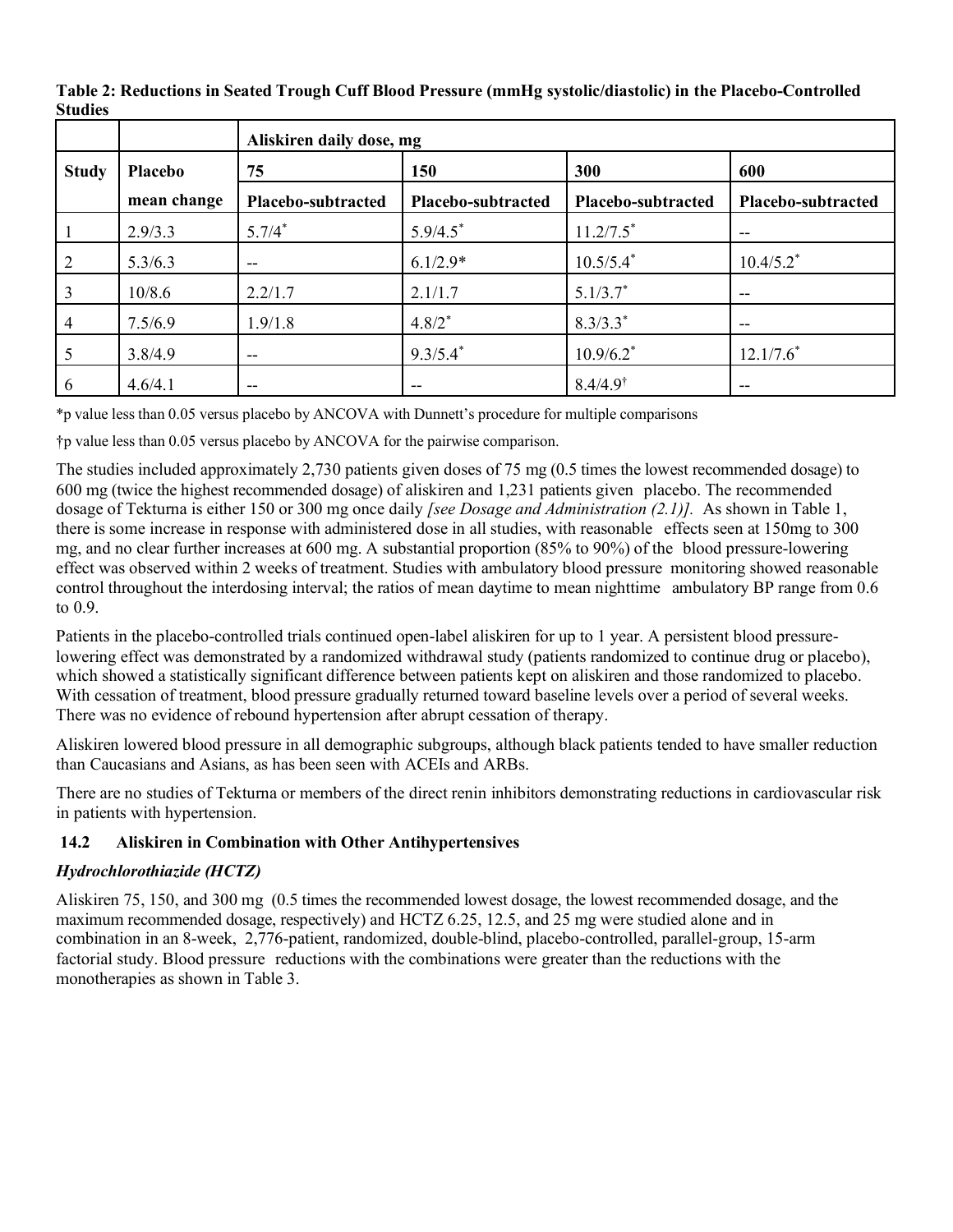**Table 3: Placebo-Subtracted Reductions in Seated Trough Cuff Blood Pressure (mmHg systolic/diastolic) in Combination with Hydrochlorothiazide**

|               |                        | Hydrochlorothiazide, mg |                        |                               |                        |  |
|---------------|------------------------|-------------------------|------------------------|-------------------------------|------------------------|--|
| Aliskiren, mg | Placebo mean<br>change |                         | 6.25                   | 12.5                          | 25                     |  |
|               |                        | Placebo-<br>subtracted  | Placebo-<br>subtracted | <b>Placebo-</b><br>subtracted | Placebo-<br>subtracted |  |
| -0            | 7.5/6.9                | --                      | 3.5/2.1                | 6.4/3.2                       | 6.8/2.4                |  |
| 75            | $- -$                  | 1.9/1.8                 | 6.8/3.8                | 8.2/4.2                       | 9.8/4.5                |  |
| 150           | $- -$                  | 4.8/2                   | 7.8/3.4                | 10.1/5                        | 12/5.7                 |  |
| 300           | $- -$                  | 8.3/3.3                 | $- -$                  | 12.3/7                        | 13.7/7.3               |  |

#### *Valsartan*

Aliskiren 150 mg and 300 mg and valsartan 160 mg and 320 mg were studied alone and in combination in an 8-week, 1,797-patient, randomized, double-blind, placebo-controlled, parallel-group, 4-arm, dose-escalation study. The dosages of aliskiren and valsartan were started at 150 mg and 160 mg, respectively, and increased at 4 weeks to 300 mg and 320 mg, respectively. Seated trough cuff blood pressure was measured at baseline, 4, and 8 weeks. Blood pressure reductions with the combinations were greater than the reductions with the monotherapies as shown in Table 4. In general, the combination of aliskiren and angiotensin receptor blocker should be avoided *[see Contraindications (4), Warnings and Precautions (5), and Drug Interactions (7)].*

#### **Table 4: Placebo-Subtracted Reductions in Seated Trough Cuff Blood Pressure (mmHg systolic/diastolic) in Combination with Valsartan**

| Aliskiren, mg | Placebo mean<br>change   | Valsartan, mg |            |          |  |
|---------------|--------------------------|---------------|------------|----------|--|
|               |                          | 0             | <b>160</b> | 320      |  |
|               | $4.6/4.1*$               | $- -$         | 5.6/3.9    | 8.2/5.6  |  |
| 150           | $- -$                    | 5.4/2.7       | 10.0/5.7   | --       |  |
| 300           | $\overline{\phantom{m}}$ | 8.4/4.9       | $- -$      | 12.6/8.1 |  |

\* The placebo change is 5.2/4.8 for week 4 endpoint which was used for the dose groups containing aliskiren 150 mg or valsartan 160 mg.

#### *Amlodipine*

Aliskiren 150 mg and 300 mg and amlodipine besylate 5 mg and 10 mg were studied alone and in combination in an 8 week, 1,685-patient, randomized, double-blind, placebo-controlled, multifactorial study. Treatment with aliskiren and amlodipine resulted overall in significantly greater reductions in diastolic and systolic blood pressure compared to the respective monotherapy components as shown in Table 5.

#### **Table 5: Placebo-Subtracted Reductions in Seated Trough Cuff Blood Pressure (mmHg systolic/diastolic) in Combination with Amlodipine**

|               | Placebo mean<br>change | Amlodipine, mg |          |           |  |
|---------------|------------------------|----------------|----------|-----------|--|
| Aliskiren, mg |                        |                |          | 10        |  |
| $\theta$      | 6.8/5.4                | $- -$          | 9.0/5.6  | 14.3/8.5  |  |
| 150           | $- -$                  | 3.9/2.6        | 13.9/8.6 | 17.1/10.8 |  |
| 300           | --                     | 8.6/4.9        | 15.0/9.6 | 16.4/11.1 |  |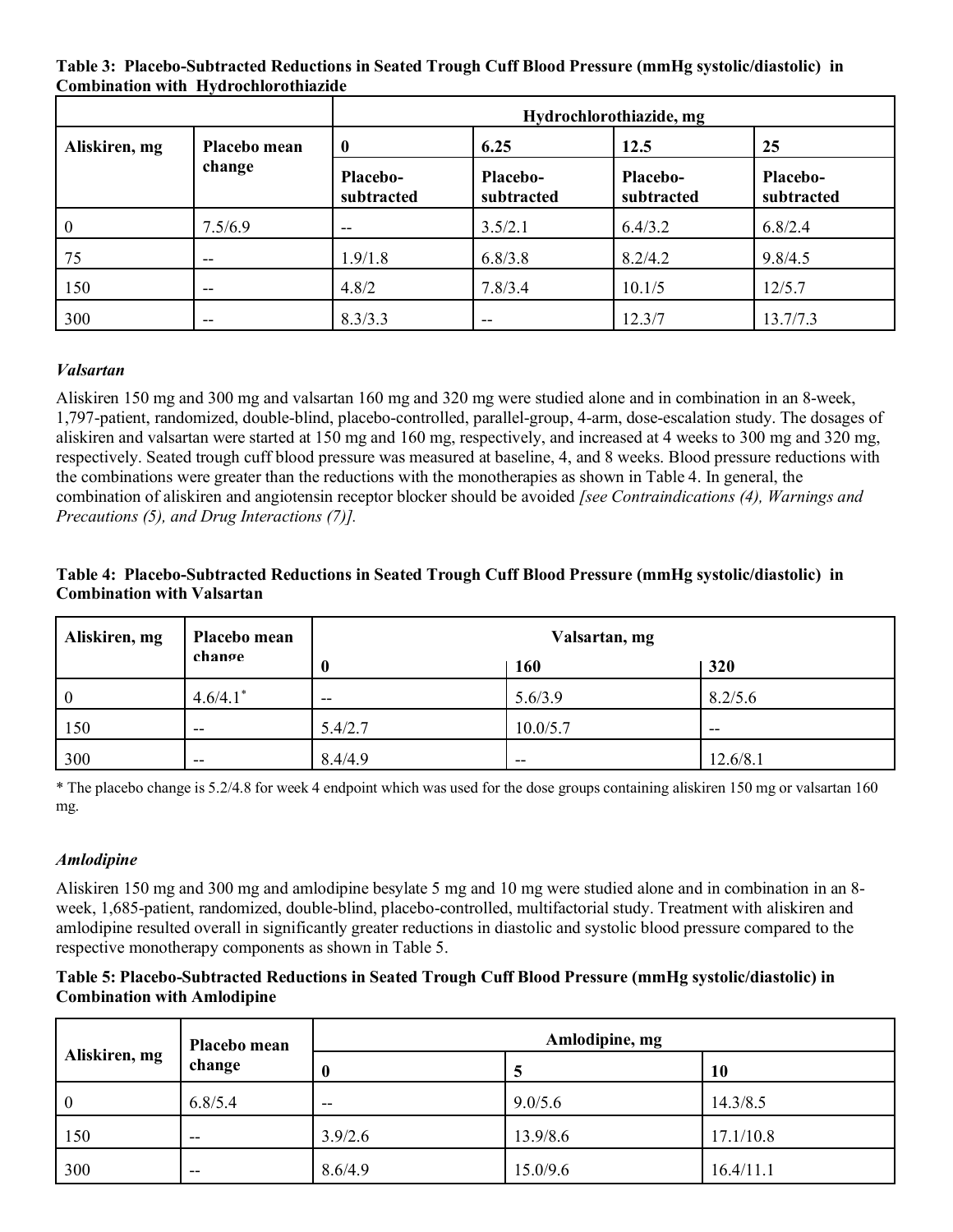## <span id="page-13-0"></span>**14.3 Aliskiren in Patients with Diabetes Treated with ARB or ACEI (ALTITUDE study)**

Patients with diabetes with renal disease (defined either by the presence of albuminuria or reduced GFR) were randomized to aliskiren 300 mg daily (n=4296) or placebo (n=4310). All patients were receiving background therapy with an ARB or ACEI. The primary efficacy outcome was the time to the first event of the primary composite endpoint consisting of cardiovascular death, resuscitated sudden death, nonfatal myocardial infarction, nonfatal stroke, unplanned hospitalization for heart failure, onset of end stage renal disease, renal death, and doubling of serum creatinine concentration from baseline sustained for at least 1 month. After a median follow-up of about 32 months, the trial was terminated early for lack of efficacy. Higher risk of renal impairment, hypotension and hyperkalemia was observed in aliskiren compared to placebo-treated patients, as shown in Table 6.

|                             | <b>Aliskiren</b><br>$N = 4272$                                            |      | Placebo<br>$N = 4285$                     |                              |
|-----------------------------|---------------------------------------------------------------------------|------|-------------------------------------------|------------------------------|
|                             | <b>Serious Adverse</b><br><b>Adverse Events</b><br>Events* $(\% )$<br>(%) |      | <b>Serious Adverse</b><br>Events* $(\% )$ | <b>Adverse Events</b><br>(%) |
| Renal impairment $\dagger$  | 5.7                                                                       | 14.5 | 4.3                                       | 12.4                         |
| Hypotension <sup>††</sup>   | 2.3                                                                       | 19.9 | 1.9                                       | 16.3                         |
| Hyperkalemia <sup>†††</sup> | 1.0                                                                       | 38.9 | 0.5                                       | 28.8                         |

#### **Table 6: Incidence of Selected Adverse Events During the Treatment Phase in ALTITUDE**

† renal failure, renal failure acute, renal failure chronic, renal impairment

††dizziness, dizziness postural, hypotension, orthostatic hypotension, presyncope, syncope

††† Given the variable baseline potassium levels of patients with renal insufficiency on dual RAAS therapy, the reporting of adverse event of hyperkalemia was at the discretion of the investigator.

\* A Serious Adverse Event (SAE) is defined as: an event which is fatal or life-threatening, results in persistent or significant disability/incapacity, constitutes a congenital anomaly/birth defect, requires inpatient hospitalization or prolongation of existing hospitalization, or is medically significant (i.e., defined as an event that jeopardizes the patient or may require medical or surgical intervention to prevent one of the outcomes previously listed).

The risk of stroke (3.4% aliskiren versus 2.7% placebo) and death (8.4% aliskiren versus 8.0% placebo) were also numerically higher in aliskiren treated patients.

#### <span id="page-13-1"></span>**14.4 Pediatric Hypertension**

The efficacy of aliskiren was evaluated in an 8-week randomized, double-blind trial in 267 pediatric patients with hypertension 6 years to 17 years of age (Study CSPP100A2365; NCT01150357). The majority of patients (82%) had primary hypertension, 59% had a BMI ≥95<sup>th</sup> percentile, 20% had an estimated GFR between 60 and 90 mL/min/1.73m<sup>2</sup> and  $\leq$  2% had an estimated GFR  $\leq$  60 mL/min/1.73m<sup>2</sup>. The mean age was 11.8 years and 74% of patients were Caucasian. In the initial 4-week,dose-response phase of the trial patients were randomized to weight-based low, mid and high dosing groups. At the end of this phase, patients entered a 4-week randomized withdrawal phase in which they were rerandomized in each weight category in a 1:1 ratio to continue the same dose of aliskiren or take placebo.

During the initial dose-response phase, aliskiren reduced both systolic and diastolic blood pressure in a weight-based dosedependent manner. Sitting systolic blood pressure, the trial's primary endpoint, was reduced by 4.8, 5.6 and 8.7 mmHg from baseline in the low, medium and high dose groups, respectively. In the randomized withdrawal phase, the mean difference between the high dose group of aliskiren and placebo in the mean change in sitting systolic blood pressure was - 2.7 mmHg.

Following the 8-week trial, 208 patients were enrolled in a 52-week extension trial in which patients were randomized in a 1:1 ratio (irrespective of whether they were on placebo or aliskiren at the end of the 8-week study) to receive either aliskiren or enalapril (CSPP100A2365E1; NCT01151410). The extension study included 3 dose levels based on weight; optional dose up-titrations were allowed during the study to control blood pressure.